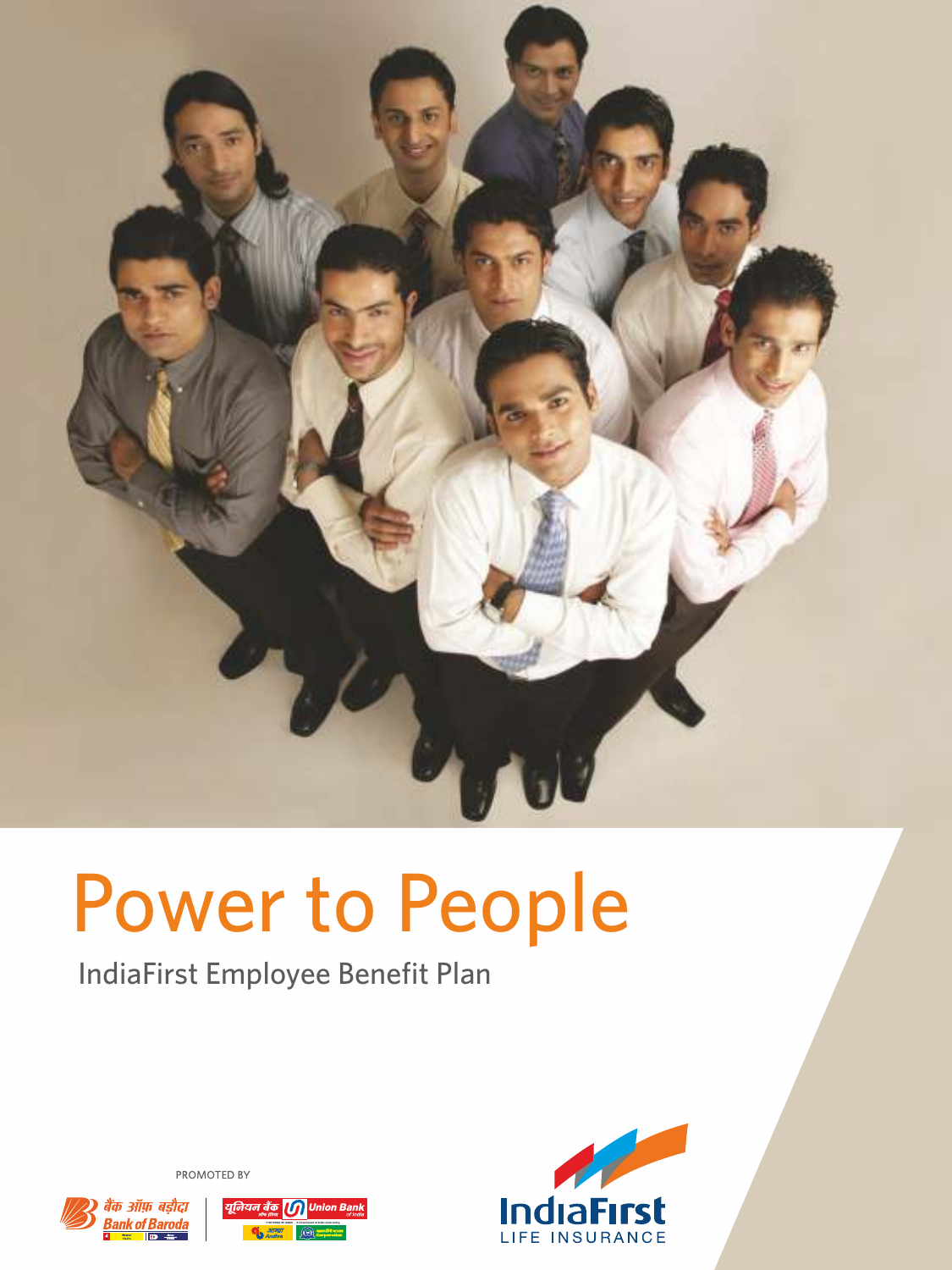## **Before You Start Reading**

#### Important Note

IndiaFirst Employee Benefit Plan is referred to as the Plan throughout the brochure.

#### How will this brochure help you?

This brochure gives you details of how the Plan works throughout its lifetime. It's an important document to refer to.

Pg. No.

### To help your understanding

We've done our best to explain everything as simply as possible; however you're likely to come across some terms you're unfamiliar with. Where possible, we've explained these.

We have used plain language that's easy to understand and believe this brochure is a good place to start when considering an investment.

#### **Contents** E

| 3. Working of Leave Encashment under |  |
|--------------------------------------|--|
|                                      |  |
| 5. Contribution under the Plan3      |  |
|                                      |  |
|                                      |  |
|                                      |  |
|                                      |  |
|                                      |  |

| 14. Allocation of contribution to Units 7         |  |
|---------------------------------------------------|--|
| 15. Renewals and Redemptions of your              |  |
|                                                   |  |
|                                                   |  |
| 18. Suicide committed by the Life Assured8        |  |
| 19. Prohibition from accepting rebate in          |  |
| 20. Submission of False or Incorrect Information9 |  |
|                                                   |  |
|                                                   |  |

Pg. No.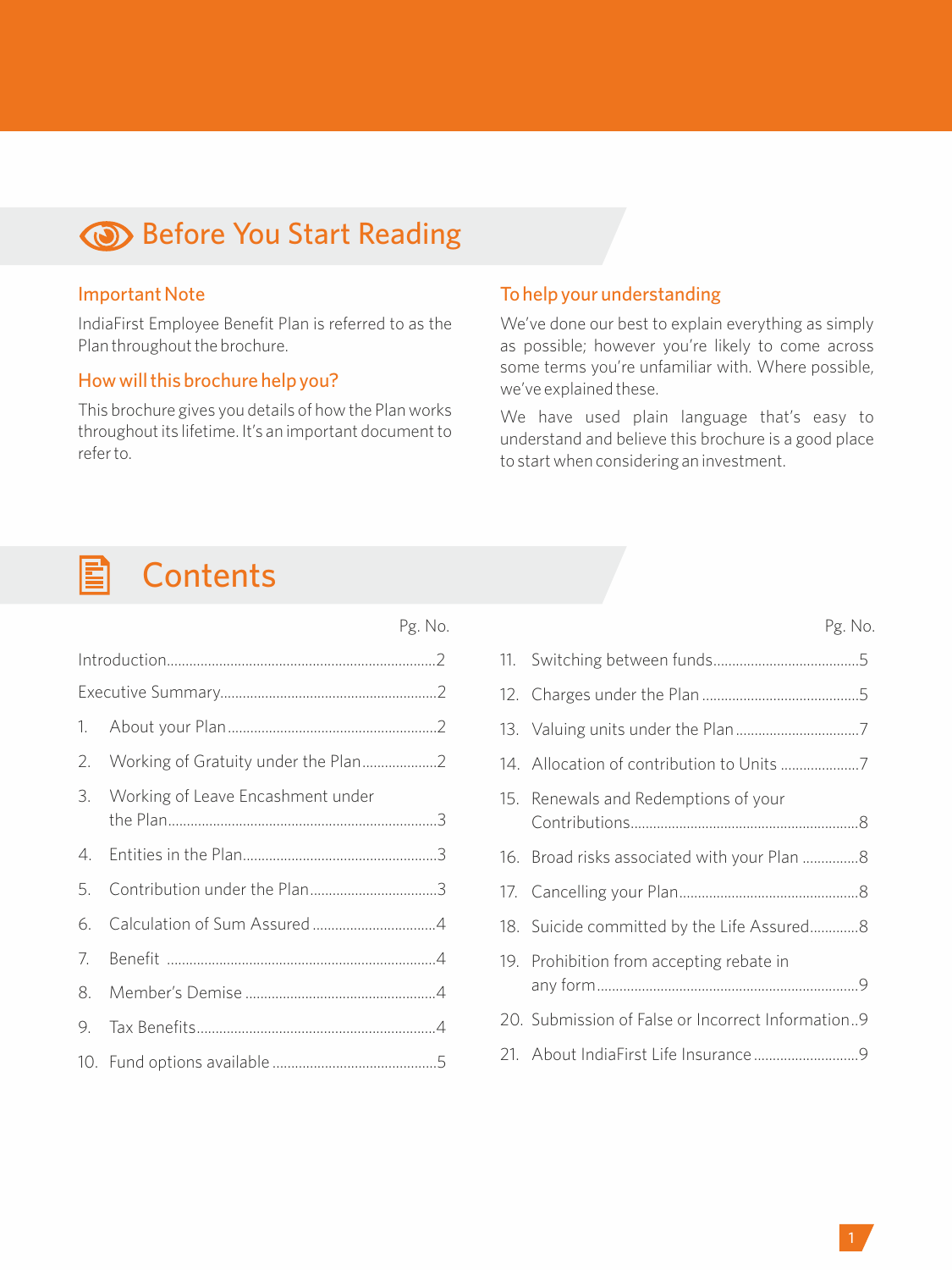#### UNDER THIS PLAN THE INVESTMENT RISK IN THE INVESTMENT PORTFOLIO IS BORNE BY THE MASTER POLICYHOLDER

## Introduction

#### Power to People...

Organizations work with and exist only because of their employees. No matter what your area of work, the value that individual employees bring to your organization cannot be under estimated.

Our IndiaFirst Employee Benefit Plan helps you to invest the funds set aside to cover your employee liabilities such as Gratuity and Leave Encashment into market linked investments. This plan offers a life cover for all your employees, securing their families against uncertainties of life.

With IndiaFirst Employee Benefit Plan, you can now ensure that your employees receive the benefits they deserve.

## Executive Summary

## Key Features - You, the Master Policyholder

- You can now manage your future liabilities towards your employee such as Gratuity and Leave Encashment
- The plan offers a life cover of  $\bar{\tau}$  1000 to all your employees,
- You may optimize your investment returns by choosing between four funds across asset classes
- Additionally under

### Gratuity

- You may choose to cover the future service gratuity benefit of all your employees
- Your contribution is a deductible business expense
- Gratuity benefits are tax free up to  $\bar{\mathcal{R}}$ 20,00,000 in the hands of the employee
- Any death benefit under the group insurance is tax exempt under Section 10 (10D) of the Income Tax Act 1961.

### Leave Encashment

- You may choose to cover the leave encashment liability of all your employees
- You may provide a perfect balance between a life cover for all your employees and best in class investment of Leave Encashment liability contributions

## Risks Factors

- The premium/contribution paid in unit linked life insurance plans are subject to investment risks associated with capital markets and are not guaranteed
- The value of the units may go up or down based on the performance of the fund
- IndiaFirst Employee Benefit Plan does not participate in the profits made by the Company
- Factors influencing the capital market also affect the value. Hence, you are responsible for all your decisions
- The past performance of funds does not necessarily indicate the future performance of any of the funds provided under this plan
- Payment of Gratuity and Leave Encashment liability other than life cover benefit will be limited to the fund Value
- Tax benefits are subject to changes in tax laws

## 1. What is IndiaFirst Employee Benefit Plan?

IndiaFirst Employee Benefit Plan is a unit linked, non–participating, yearly renewable group plan that helps you provide for all your liability payments such as Gratuity and Leave Encashment. This plan offers additional life cover to your employees.

## 2. How does Gratuity work?

• You, the master policyholder, make annual contributions based on the employee's salary, for each completed year of service of the employee

<sup>1\*</sup>Please consult your tax advisor for details.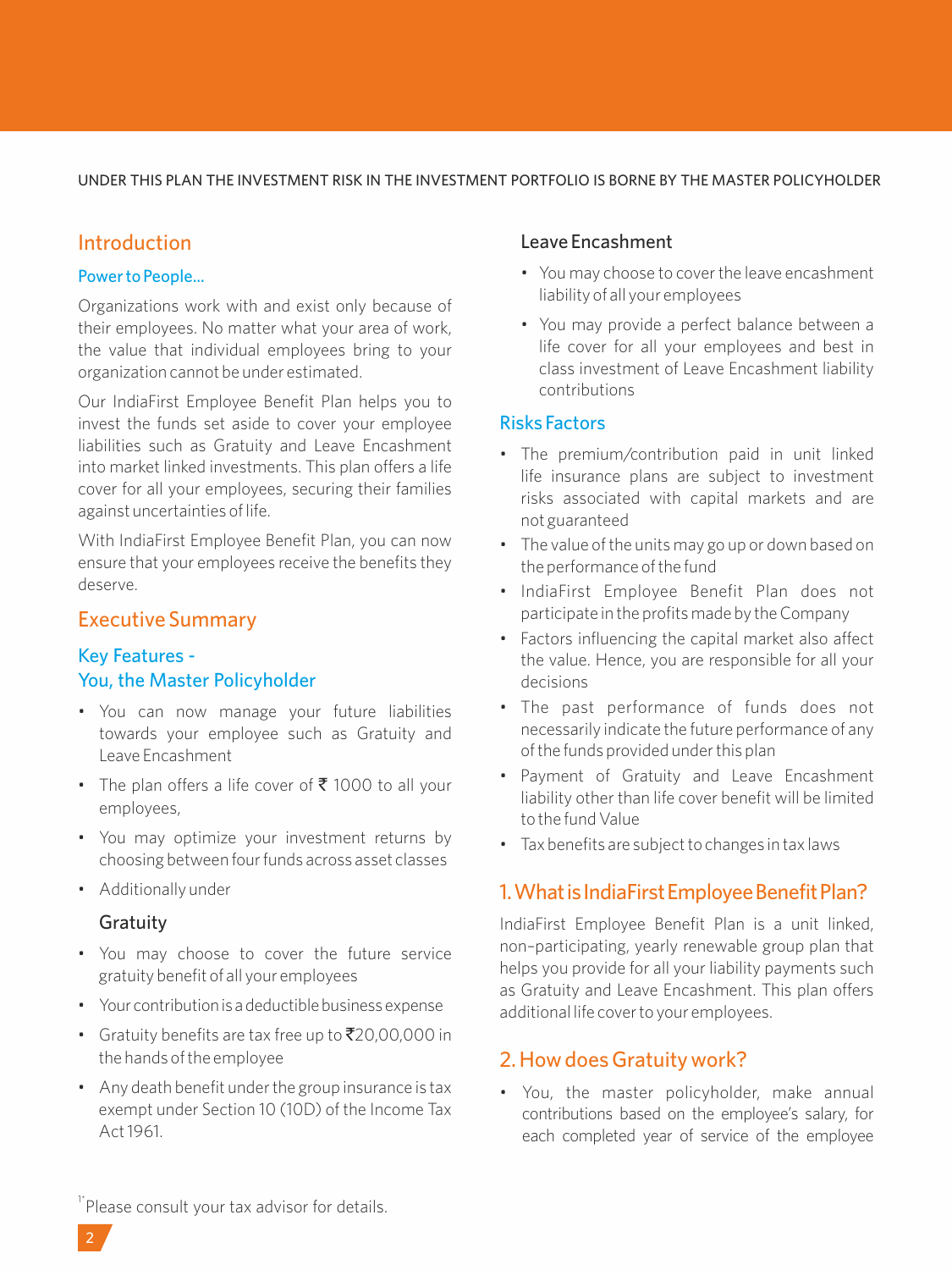towards gratuity. On the exit of the employee, he is paid his due from the fund of the scheme, accumulated from the contribution by the employer

- Gratuity is payable if the employee retires or exit from service due to any cause. It is also payable on death in service due to any cause
- As per Gratuity Act, 1972, the gratuity payable to an employee is 15 days wages (basic plus dearness allowance) for every year that he/ she completes or part of a year in excess of 6 months. This is subject to a maximum of  $\bar{\bar{\mathcal{J}}}$  10 lakh. This is a mandatory benefit payable to the employee after five completed years of service or on the employee's demise at any point in time
- However, the Gratuity Act allows you the flexibility to pay the gratuity benefit before completion of 5 years of service of the employee and in excess of themaximumlimit setundertheAct

### 3. How does Leave Encashment work?

- You may choose to offer your employee leave encashment benefits as an acknowledgement of his/her loyalty
- Leave encashment is the amount payable for the employee's leave period, depending upon the leaves to his credit and his salary at the time of termination of employment. This amount may be paid to the employee (or dependent) on retirement, death or disability
- You, the master policyholder, make annual contributions on behalf of your employees. On the exit of the employee, he is paid his due from the fund of the scheme, accumulated from the contribution by you

## 4. Who can be a part of this Plan?

This plan includes the 'Master Policyholder' and the 'Member'.

#### Who is the Master Policyholder?

• Master Policyholder is the organization that provides a life cover for all its employees while investing its funds set aside to cover its employee liabilities such as Gratuity and Leave Encashment into market linked investments, through this plan. In case a Trust is formed under the Income Tax Act 1961, the trustees appointed by the employer act as the Master Policyholder

• The Master Policyholder holds and operates the Master Plan

### Who is the Member?

The Member is an employee of the organization. The member is the Life Assured under this plan. The insurance cover is on the member's life.

The age limits for a member are -

| Age                | At entry                                | At normal exit                  |  |  |
|--------------------|-----------------------------------------|---------------------------------|--|--|
| Minimum   18 years |                                         |                                 |  |  |
|                    | Maximum 70 years as on<br>last birthday | 71 years as on<br>last birthday |  |  |

## What is the group size to whom the cover can be offered?

|                              | Minimum Group Size 50 members (only 10<br>members for approved<br>Gratuity scheme) |
|------------------------------|------------------------------------------------------------------------------------|
| Maximum Group Size   Nolimit |                                                                                    |

## 5. Who pays the contribution under this Plan?

You, the Master Policyholder will make the contribution on behalf of your members under the plan.

Life cover premium will be deducted annually from the contribution or fund.

## What is the minimum and maximum contribution under this Plan?

| Minimum initial contribution | ₹50,000  |
|------------------------------|----------|
| Minimum annual contribution  | No limit |
| Maximum contribution         | No limit |
| Maximum size of the fund     | No limit |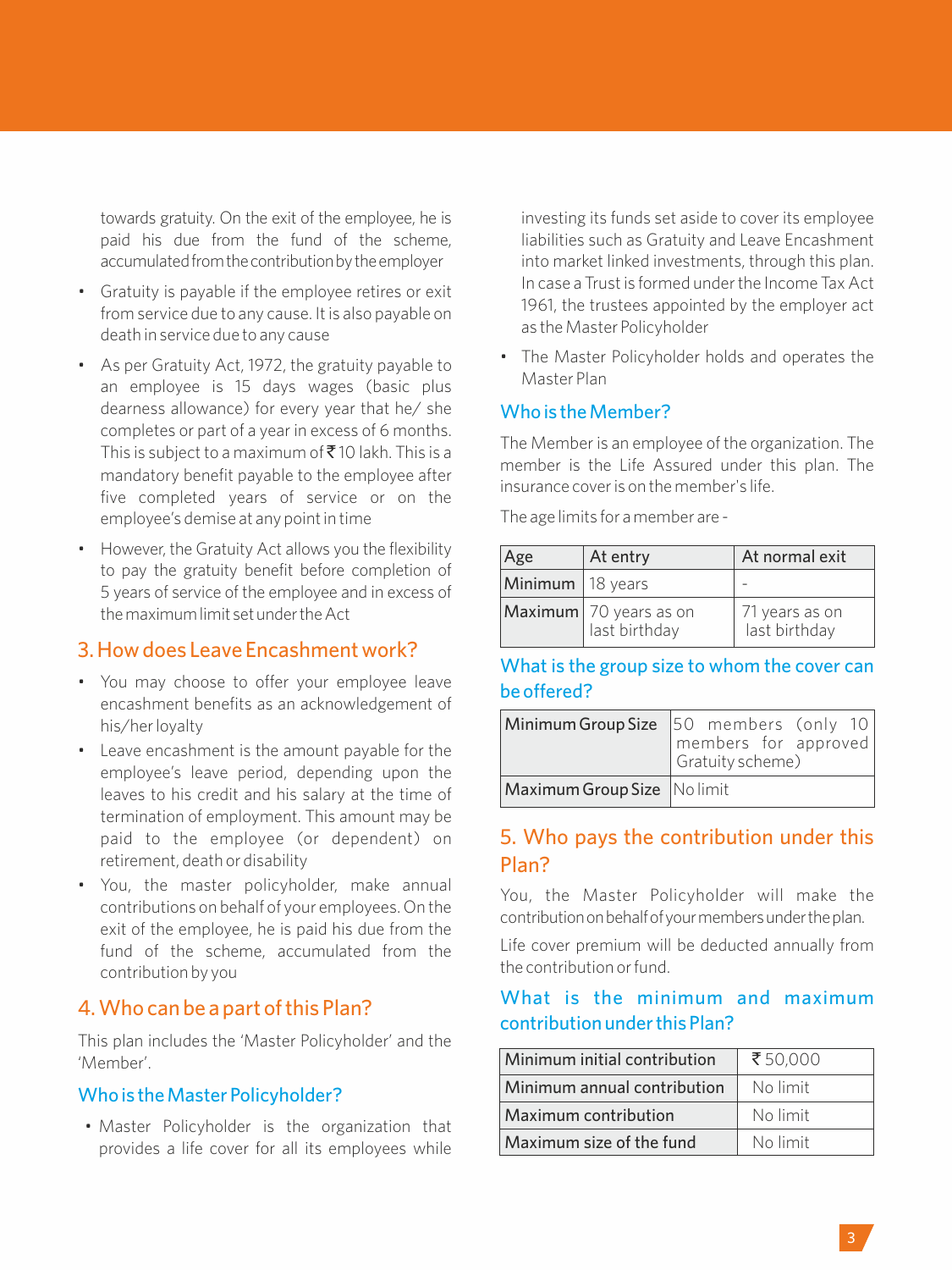## What happens on discontinuance of contribution?

Discontinuance of contribution can happen when the fund is overfunded or in surplus as per Actuary's certificate submitted by you in accordance with the AS15( Revised). In such cases, we will allow nil contributions/premiums under the plan and the plan shall not be treated as discontinued. Life cover premium shall be recovered from the fund or contribution. At any point of time if the fund value falls below life cover premiums then plan terminates.

## 6. How is the sum assured calculated?

This plan will have a life cover of  $\bar{\tau}$  1000 for the members as additional death benefit.

## 7. What happens when the benefits fall due?

The benefits will be paid to you, the master policyholder, as per the scheme rules on exit of the member from the scheme. You can accordingly pass the same to your member(s).

| Retirement benefit<br>(separation from<br>the scheme by<br>retirement)     | The accrued gratuity or<br>accrued leave<br>encashment benefit as per<br>scheme rules of the<br>employer. |
|----------------------------------------------------------------------------|-----------------------------------------------------------------------------------------------------------|
| Benefit payable on<br>resignation/early<br>termination from the<br>service | The accrued gratuity or<br>accrued leave<br>encashment benefit as per<br>scheme rules of the<br>emplover  |

## 8. What happens in case of the member's demise?

We will pay the nominee a lump sum amount through you, the master policyholder in the unfortunate event of the member's demise. This amount is calculated as below –

| $D$ eath<br>benefit | In case of death in service, the accrued<br>gratuity or accrued leave encashment<br>benefit as per scheme rules of the<br>employer is paid |
|---------------------|--------------------------------------------------------------------------------------------------------------------------------------------|
| benefit             | Additional This is equal to the sum assured of<br>d e a t h $\sqrt{51000}$ for each member                                                 |

## 9. What are the tax benefits under this Plan?

Currently you and your employee are eligible for the below mentioned tax benefits. These are subject to change from time to time. However, you are advised to consult your tax consultant.

#### **Gratuity**

Some employers do not create any fund for Gratuity. They simply create a provision for Gratuity in their accounts. Such provisions do not earn any Income Tax relief. Only the Gratuity paid to the employee is eligible for tax deduction.

On the other hand, if you create a fund for Gratuity, there will be a number of tax benefits available, such as:

- Annual contribution towards gratuity will be treated as a business expense
- Initial Contribution towards past service gratuity will earn income tax relief
- The income of an approved gratuity fund is exempt under Section 10(25) (iv)
- Gratuity payable to an employee is taxed as part of the employee's salary income under Section 17 (I) (iii). However, Gratuity is tax free up to half months (15/26) average salary (of last 10 months) for each year of service, subject to a maximum of  $\bar{\mathcal{F}}$  10,00,000 under Section 10(10)
- All claims paid out from bundled life cover are eligible for tax deductions under Section 10(10)D

For the Gratuity fund to be approved by the Income Tax Commissioner,

- It is necessary to set up an irrevocable Trust
- The Gratuity trust can invest its funds by making a contribution under a Group Gratuity Scheme of an insurer

### Leave Encashment

- The cash equivalent of the leave encashment benefit as and when paid by the employer is deductible from the income under Section 43B (f) of the Income Tax Act, 1961
- Benefit received by the employee at the time of retirement gets tax relief as per section 10(10AA) of the Income Tax Act, 1961 subject to maximum of ten months leave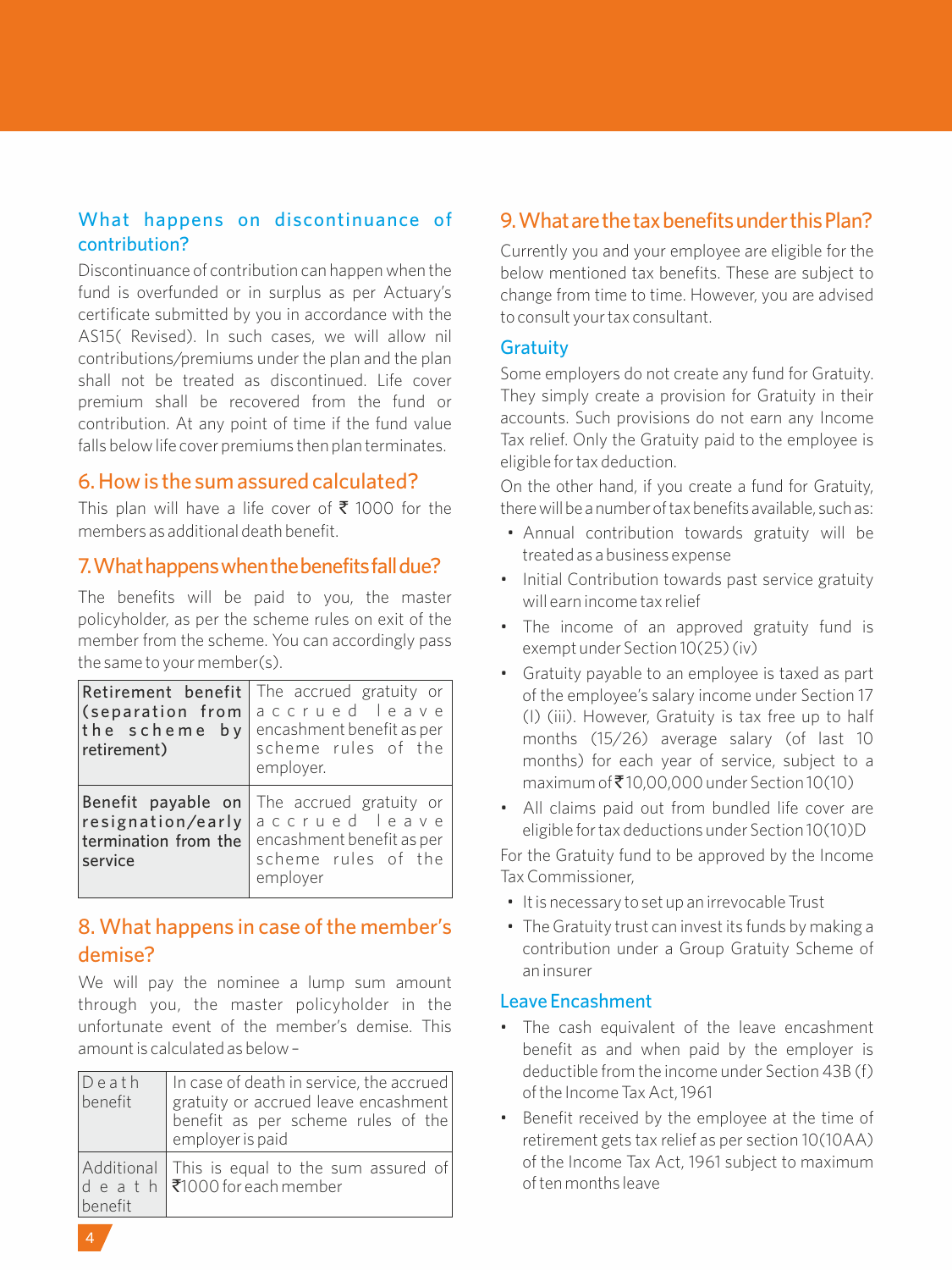## 10. What are the different fund options available

We provide you with four fund options. You may choose what percentage of contribution you as the master policyholder would like to allocate to each of these funds.

|                                                                    |                                                                                                                                                                                     | Asset allocation | <b>Risk</b>    |                  |                   |
|--------------------------------------------------------------------|-------------------------------------------------------------------------------------------------------------------------------------------------------------------------------------|------------------|----------------|------------------|-------------------|
| Fund name                                                          | What does the fund do?                                                                                                                                                              | Equity           | Debt           | Money<br>market  | profile           |
| Equity Advantage<br>Fund (SFIN:<br>ULGF001240111EBPE<br>OADFND143) | Provides you high real rate of return in the long<br>term by investing more in equity investments.<br>There is a high probability though, of negative<br>returns in the short term. | 80% to<br>100%   | 0%             | $0\%$ to<br>20%  | High              |
| Bond Fund (SFIN:<br><b>ULGF002240111EBP</b><br>BNDFUND143)         | Provides you investment returns that exceed<br>the rate of inflation in the long term. There is a<br>low probability of negative returns in the short<br>term.                      | 0%               | 70% to<br>100% | $0\%$ to<br>30%  | Medium            |
| Cash Fund (SFIN:<br>ULGF003240111EBP<br>CSHFUND143)                | Provides steady investment returns achieved<br>through high investment in money market<br>securities. There is a low probability of negative<br>returns in the short term.          | 0%               | $0% -$<br>20%  | $80% -$<br>100%  | l ow              |
| Dynamic Moderator<br>Fund(SFIN:<br>ULGF006300713DY<br>NMODFUND143  | Aim to deliver high returns comparable to the<br>Benchmark Indices and with an objective of a<br>balanced and sustainable growth over a<br>medium to long term                      | $0\%$ to<br>80%  | 20% to<br>80%% | $0\%$ to<br>20%% | Medium<br>to High |

## 11. How do you move from one fund to another?

As a master policyholder, you will have the flexibility to alter the allocation of your investments among the funds offered in order to suit your changing investment needs anytime during the plan term. You may do so, either by switching or by redirecting your future contributions.

## What is switching?

Switching is the option under which you can move some or all the units from one unit linked fund to another.

### Are there any limits for switching?

| Minimum Switching Amount   ₹10,000 |  |
|------------------------------------|--|
|------------------------------------|--|

## What are the charges for switching between funds?

You can switch between funds at any time. There is no limit to the number of switches. Currently, there is no switching charge.

### What is contribution redirection?

Under contribution redirection, you, the master policyholder can redirect your future investments towards a different fund or set of funds. However, under the contribution redirection option your past allocation of contribution does not change.

## 12. What are the charges under this Plan?

There will be no Allocation Charge, Policy Administration charge, switching charge or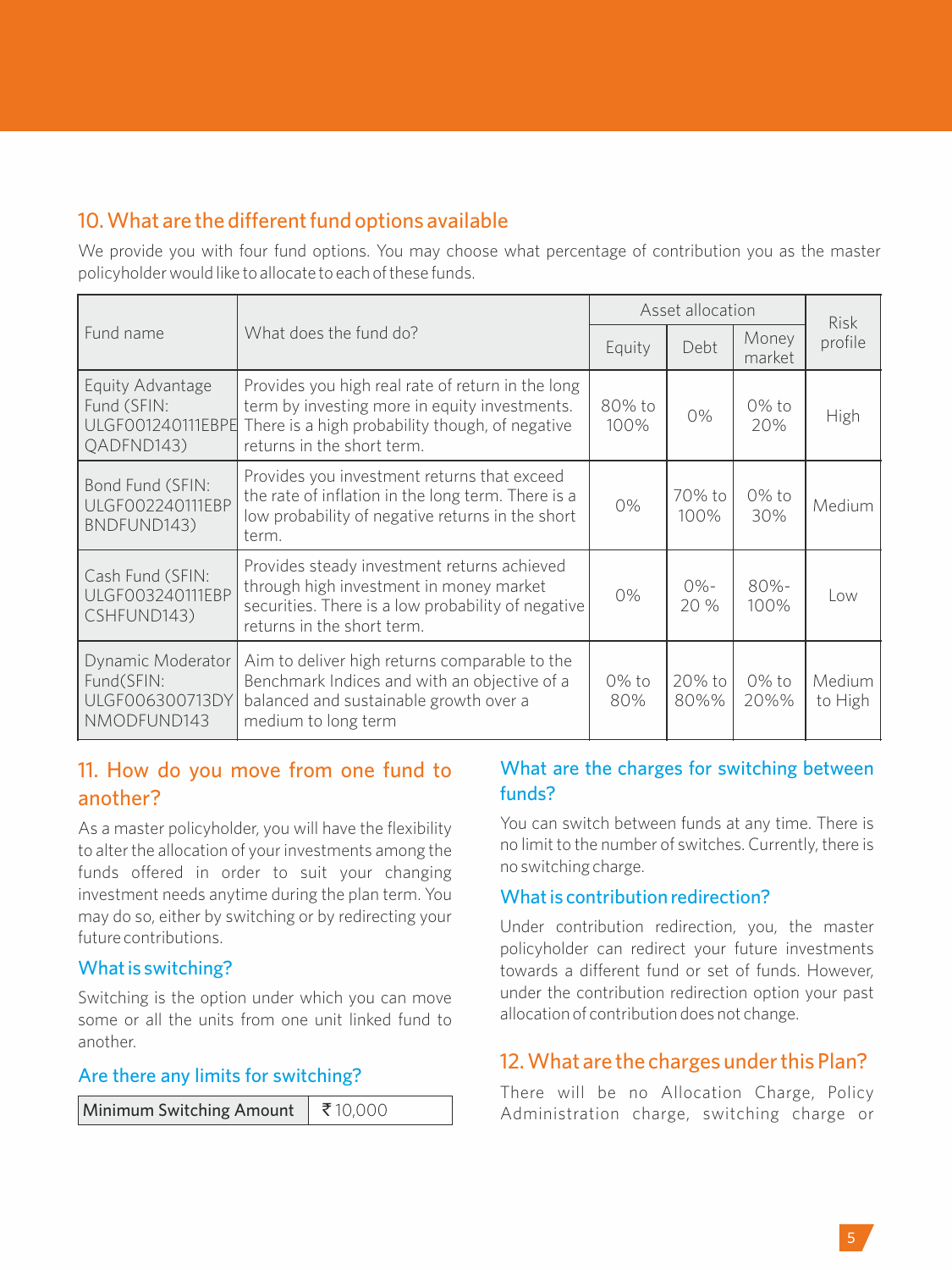contribution redirection charge under the IndiaFirst Employee Benefit Plan. The mortality charges will depend on the attained age of the member. The mortality charges per annum under this plan per  $\bar{\tau}$ 1000/- sum at risk are given in Annexure A.

The Fund management charge varies depending upon the type of fund and fund size at any time up to the end of schemetenureasmentionedinthetablebelow.

| <b>Fund Name</b>       | FMC(p.a.) |
|------------------------|-----------|
| Equity Advantage Fund  | 1.35%     |
| Dynamic Moderator Fund | 1.00%     |
| Bond Fund              | Q 75%     |
| l Cash Fund            | 0.35%     |

Only one Unit price will be calculated on the basis of the above fund management charge for each fund. We will provide additional units depending upon the size of the fund. This additional unit will be calculated on daily additional unit multiplied by the daily unit price to get additional amount on daily basis by the following formulae:

{Fund Value\*[ (annual FMC for the fund chosen – effective annual rate for the chosen fund, as given below) / 365.25 ]

|                        | Effective Annual Rate for a scheme with total fund size |                                           |                                            |                                                                                             |          |                        |  |
|------------------------|---------------------------------------------------------|-------------------------------------------|--------------------------------------------|---------------------------------------------------------------------------------------------|----------|------------------------|--|
| <b>Fund Name</b>       | $< 5$ crore                                             | Between 5<br>and less<br>than<br>10 crore | Between 10<br>and less<br>than<br>25 crore | Between 100<br>Between 25<br>and less<br>and less<br>than<br>than<br>100 crore<br>200 crore |          | 200 crore<br>and above |  |
| Equity Advantage Fund  | 1.35%                                                   | 1.25%                                     | 1.00%                                      | $0.90\%$                                                                                    | $0.80\%$ | 0.75%                  |  |
| Dynamic Moderator Fund | 1.00%                                                   | 0.85%                                     | 0.75%                                      | 0.65%                                                                                       | 0.60%    | 0.50%                  |  |
| <b>Bond Fund</b>       | 0.75%                                                   | 0.70%                                     | 0.60%                                      | 0.55%                                                                                       | 0.50%    | 0.50%                  |  |
| Cash Fund              | 0.35%                                                   | 0.30%                                     | 0.30%                                      | 0.25%                                                                                       | 0.25%    | 0.25%                  |  |

The above difference will be calculated on daily basis and the total amount for a calendar month will be converted into units on the last day of the month's unit price and credited to the fund at the end of every calendar month.

For example: Fund size of  $\bar{\tau}$  6 crore which is between 5 crore and less than 10 crore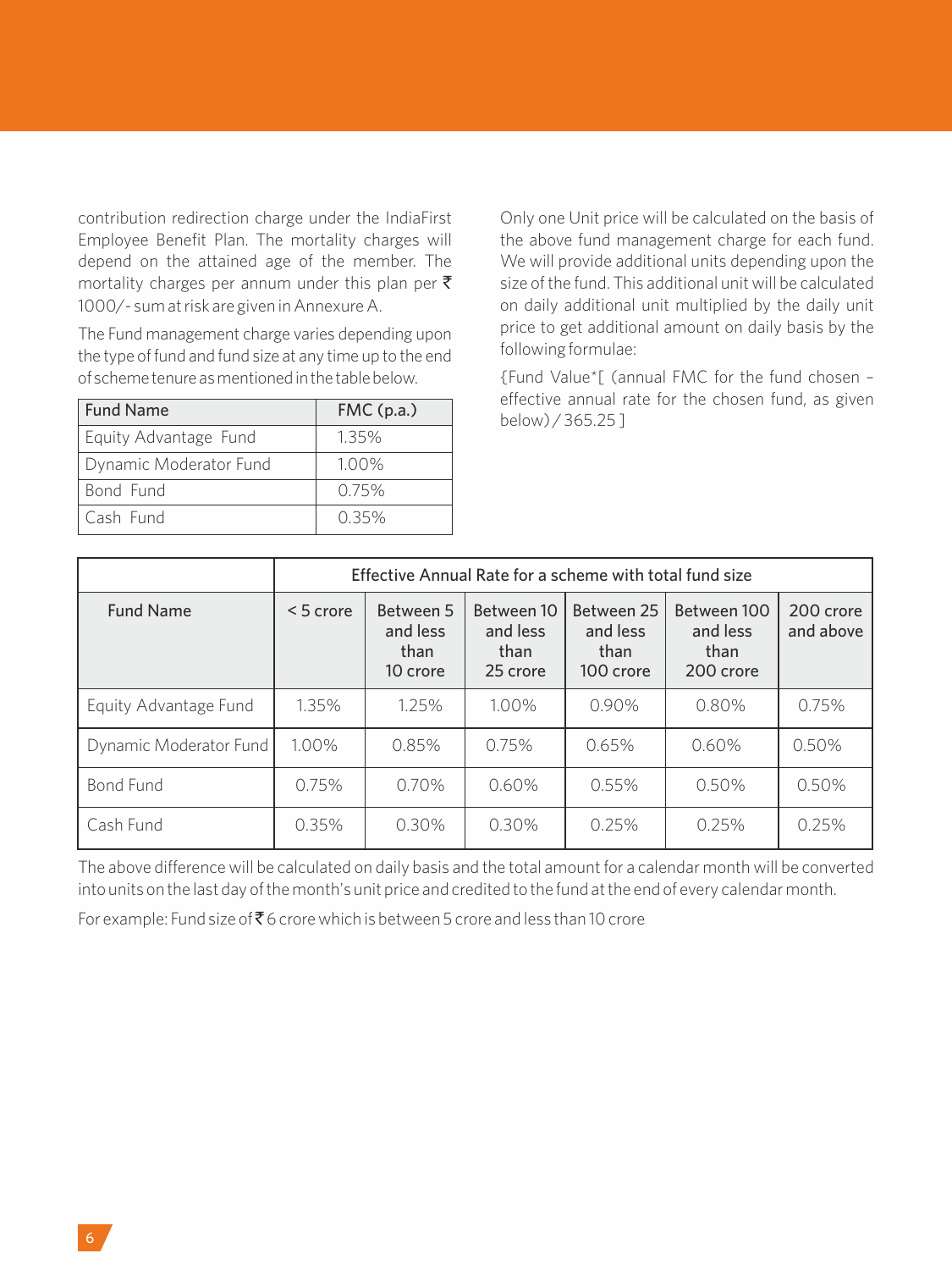| <b>Fund Name</b>          | <b>FMC</b> used<br>to calculate<br>published<br>unit price | Annual<br>Rate | <b>Effectivel Fund value</b><br>split in<br>unit Crore | Difference in<br><b>FMC</b> amount<br>on daily basis<br>in unit Rupees | Assumed<br>published unit<br>price at the<br>end of month | Number of unit<br>credited to the<br>fund at the end of<br>month assuming<br>that there will be<br>same difference in<br>FMC on daily basis |
|---------------------------|------------------------------------------------------------|----------------|--------------------------------------------------------|------------------------------------------------------------------------|-----------------------------------------------------------|---------------------------------------------------------------------------------------------------------------------------------------------|
| Equity Advantage<br>Fund  | 1.35%                                                      | 1.25%          | $\mathcal{P}$                                          | 54.76 ^                                                                | 12                                                        | 136.8925                                                                                                                                    |
| Bond Fund                 | 0.75%                                                      | 0.70%          |                                                        | 13.69                                                                  | 10.5                                                      | 39.1122                                                                                                                                     |
| Cash Fund                 | 0.35%                                                      | 0.30%          |                                                        | 13.69                                                                  | 10                                                        | 41.0678                                                                                                                                     |
| Dynamic<br>Moderator Fund | 1.00%                                                      | 0.85%          | $\mathcal{P}$                                          | 82.14                                                                  | 10.9                                                      | 226.0611                                                                                                                                    |

 $'$ <sup>\*</sup>' Note: 54.76 = 20000000\*((1.35% - 1.25%)/365.25)

#### Surrender charge:

You can surrender the plan at any time during the year. Surrender charge will apply on the Fund Value at the time of surrender. The table below gives the surrender charge.

| Month of<br>surrender | Surrender Charge as percentage<br>of fund value subject to maximum<br>of Rs. 500,000 |  |  |
|-----------------------|--------------------------------------------------------------------------------------|--|--|
| $Up$ to 12            | 0.05%                                                                                |  |  |
| $13 - 24$             | 0.05%                                                                                |  |  |
| $25 - 36$             | 0.05%                                                                                |  |  |
| 37th month<br>onwards | Nil                                                                                  |  |  |

For example: If you want to surrender your plan before 37th month and the fund value atthe time of surrender under IndiaFirst Employee Benefit Plan is ₹50,00,000.

Surrender Charge =  $0.05\% \times \overline{5}50,00,000 = \overline{5}2,500$ 

Incase of surrender on or after 37th month no surrender charge will be applicable.

#### Mortality Charge

The mortality charges is explicitly levied and charged annually either from the contribution or fund as mentioned in Annexure A.

#### Is service tax applicable? If yes, who bears it?

The service tax will be borne by the master policyholder. It will be charged on the mortality charge, surrender charge and fund management charge. The service tax laws are subject to change from time to time as per Government Tax Laws.

## 13. How do we value units in your Plan?

We will value your units in line with the unit linked guidelines issued by the IRDA. As per the existing guidelines,theUnitPricewillbecalculatedas follows –

Market value of the investment held by the fund

Plus: Value of current assets

Less: Value of current liabilities and provisions, if any,

Divided: by the number of units existing on the valuationdate(beforecreation/redemptionofunits).

## 14. Allocation of contributions to units

## When and how does your contribution get allocated to units in your Plan?

The allotment of units to you, the master policyholder will be done only after we receive the contribution amount. The contribution allocation to the units varies according to the following situations –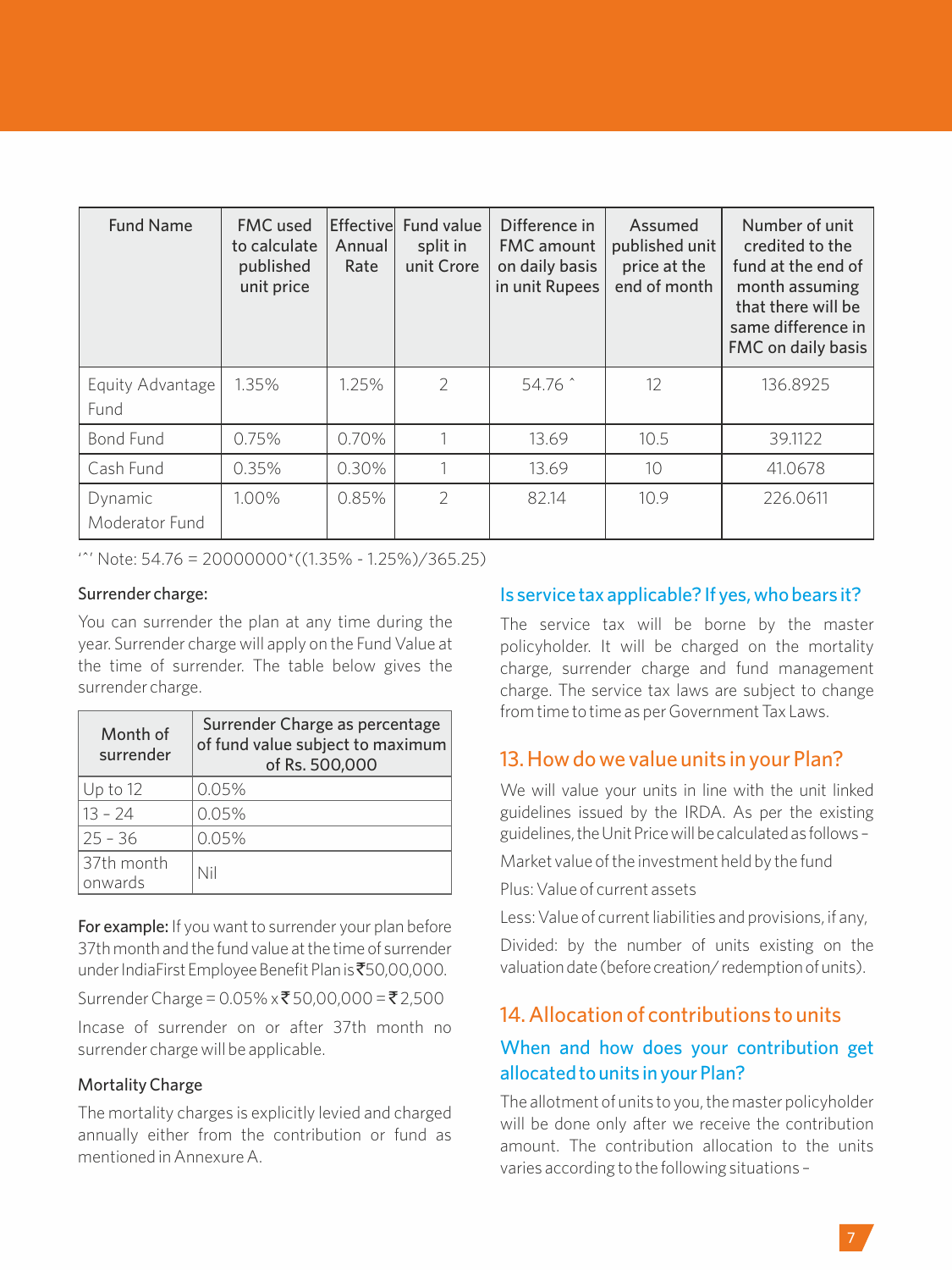| New business We will allocate new units on the day |  |  |  |
|----------------------------------------------------|--|--|--|
| we receive contributions if we                     |  |  |  |
| receive these before 3:00 p.m. They                |  |  |  |
| are allocated the next day if we                   |  |  |  |
| receive them after 3:00 p.m.                       |  |  |  |

## 15. How do we value your units at the time of renewals and redemptions of your contributions?

We will value your units in line with the unit linked guidelines issued by the IRDA.

| received till<br>3:00 p.m.                      | For funds switch   We will apply the closing unit<br>price of the day on which your<br>funds switch request is received.       |  |
|-------------------------------------------------|--------------------------------------------------------------------------------------------------------------------------------|--|
| For funds switch<br>received after<br>3:00 p.m. | We will apply the closing unit<br>price of the next business day if<br>we receive your funds switch<br>request after 3:00 p.m. |  |

## 16. Broad risks associated with your Plan

#### Is your plan prone to risks? If yes, who bears the risk?

Yes your plan does carry risks.

- Linked insurance products are different from the traditional insurance products and are subject to the risk factors
- The premiums paid in unit linked plans are subject to investment risks associated with capital markets. The NAVs of the units may go up or down based on the performance of the fund. Other factors influencing the capital market also affect the NAV. Hence you, as the master policyholder are responsible for all your decisions
- The premiums and funds are subject to certain charges related to the fund or to the premium paid
- There may be fluctuations in investment returns and a possibility of increase in charges. However, any increase in charges shall be subject to clearance from the Authority
- IndiaFirst Life Insurance Company Limited is the name of our insurance company. IndiaFirst Employee Benefit Plan is only the name of our plan and does not in any way indicate the quality of the plan, its future prospects or returns.
- Please know the associated risks and applicable charges from your Insurance agent or the Intermediary or policy document issued by us

#### Do you get guaranteed returns from any of the funds mentioned in your plan?

- No. None of our funds (Equity Advantage Fund, Bond Fund, Cash Fund and Dynamic Moderator Fund) offer a guaranteed or assured return
- Equity Advantage Fund, Bond Fund, Cash Fund and Dynamic Moderator Fund are the names of the funds offered currently with IndiaFirst Employee Benefit Plan. They do not indicate the quality of the respective funds, their future prospects or returns, in any manner

#### Does the past performance of your plan guarantee future performance as well?

The past performance of our other funds does not necessarily indicate the future performance of any of these funds.

## 17. Cancelling your Plan

Yes you, the Master Policyholder can cancel your plan if you disagree with any of the terms and conditions within the first 15 days (free look period) of the receipt of your plan document. You can return the plan to us, while stating your specific objections.

#### Do you get any refund when you cancel your Plan?

Yes. We will refund an amount equal to the -Fund Value at the time of cancellation, plus

Allocation Charges, if any plus

Charges deducted by cancellation of units Less:i. Pro-rata Mortality Charge

ii. Any stamp duty paid

### 18. What happens in case the life assured commits suicide?

There is no suicide clause applicable under this product.

### 19. You are prohibited from accepting rebate in any form

As per provisions of Section 41 of the Insurance Act, 1938 as amended from time to time. No person shall allow or offer to allow, either directly or indirectly, as an inducement to any person to take or renew or continue an insurance in respect of any kind of risk relating to lives or property in India, any rebate of the whole or part of the commission payable or any rebate of the premium shown on the policy, nor shall any person taking out or renewing or continuing a policy accept any rebate, except such rebate as may be allowed in accordance with the published prospectus or tables of the insurer. Provided that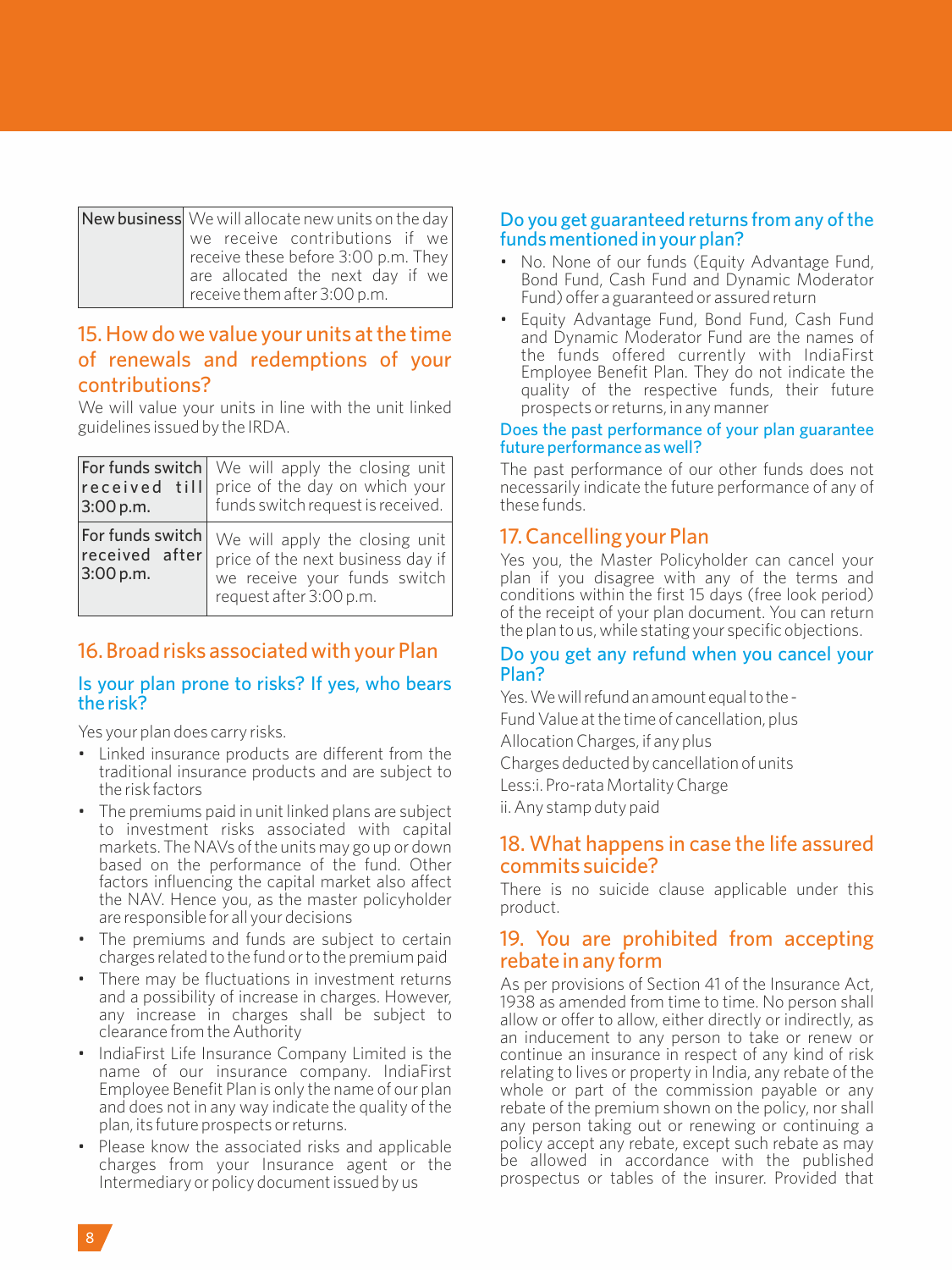acceptance by an insurance agent of commission in connection with a policy of life insurance taken out by himself on his own life shall not be deemed to be acceptance of a rebate of premium within the meaning of this sub-section if at the time of such acceptance the insurance agent satisfies the prescribed conditions establishing that he is a bonafide insurance agent employed by the insurer. Any person making default in complying with the provisions of this section shall be liable for a penalty which may extend to ten lakh rupees. For more details pleaserefertoourwebsitewww.indiafirstlife.com

#### 20. What happens in case of submission of information which is false or incorrect?

Fraud/ Misstatement would be dealt with in accordance with provisions of Section 45 of the Insurance Act 1938, as amended from time to time. Section 45 of the Insurance Act 1938, as amended from time to time states

- 1) No policy of life insurance shall be called in question on any ground whatsoever after the expiry of three years from the date of the policy, i.e., from the date of issuance of the policy or the date of commencement of risk or the date of revival of the policy or the date of the rider to the policy, whichever is later.
- 2) A policy of life insurance may be called in question at any time within three years from the date of issuance of the policy or the date of commencement of risk or the date of revival of the policy or the date of the rider to the policy, whichever is later, on the ground of fraud: Provided that the insurer shall have to communicate in writing to the insured or the legal representatives or nominees or assignees of the insured the grounds and materials on which such decision is based.
- 3) Notwithstanding anything contained in subsection (2), no insurer shall repudiate a life insurance policy on the ground of fraud if the insured can prove that the mis-statement of or suppression of a material fact was true to the best of his knowledge and belief or that there was no deliberate intention to suppress the fact or that such mis-statement of or suppression of a material fact are within the knowledge of the insurer: Provided that in case of fraud, the onus of disproving lies upon the beneficiaries, in case the policyholder is not alive.
- 4) A policy of life insurance may be called in question at any time within three years from the date of issuance of the policy or the date of commencement of risk or the date of revival of the policy or the date of the rider to the policy, whichever is later, on the ground that any statement of or suppression of a fact material to the expectancy of the life of the insured was incorrectly made in the proposal or other document on the basis of which the policy was issued or revived or rider issued: Provided that the insurer shall have to communicate in writing to the insured or the legal representatives or nominees or assignees of the insured the grounds and materials on which such decision to repudiate the policy of life insurance is based: Provided further that in case of repudiation of the policy on the ground of misstatement or suppression of a material fact, and not on the ground of fraud, the premiums collected on the policy till the date of repudiation shall be paid to the insured or the legal representatives or nominees or assignees of the insured within a period of ninety days from the date of such repudiation.
- 5) Nothing in this section shall prevent the insurer from calling for proof of age at any time if he is entitled to do so, and no policy shall be deemed to be called in question merely because the terms of the policy are adjusted on subsequent proof that the age of the Life Insured was incorrectly stated in the proposal.

## 21. About IndiaFirst Life Insurance

We've had Bank of Baroda, Andhra Bank (now, Union Bank of India) and Legal & General as our founding partners. After journeying with us through our years of growth, Legal & General sold its stake in Feb 2019 to Carmel Point Investments India Private Limited, a body corporate incorporated under the laws of Mauritius and owned by private equity funds managed by Warburg Pincus LLC. In April 2020, Andhra Bank was amalgamated into The Union Bank of India. Our shareholding pattern of the company now stands at: Bank of Baroda – 44.00%, Union Bank of India – 30.00%, and Carmel Point Investments India Private Limited – 26.00%.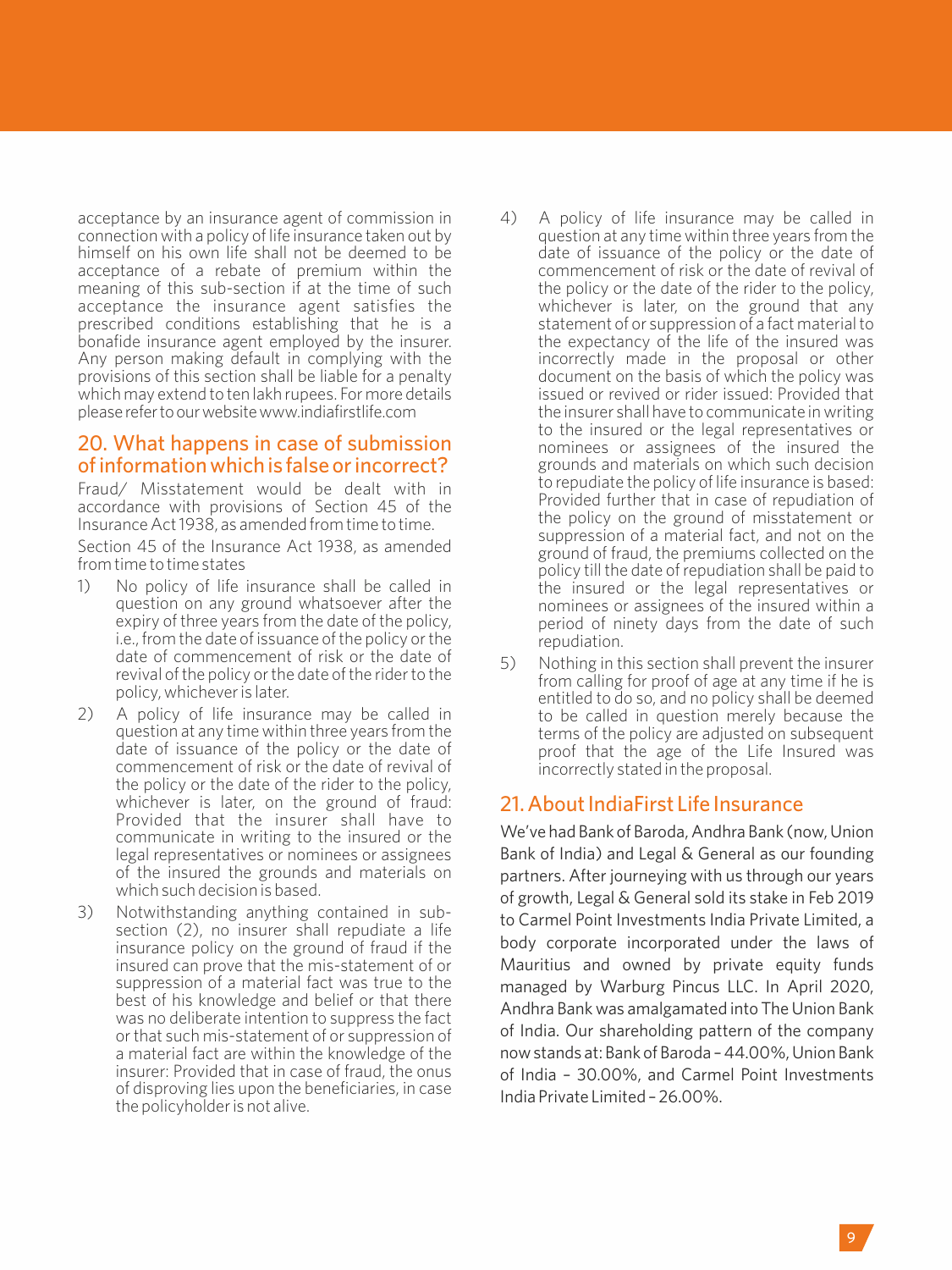| Age Last birthday | Mortality charge | Age Last birthday | Mortality charge |
|-------------------|------------------|-------------------|------------------|
| 18                | 0.99             | 45                | 3.65             |
| 19                | 1.05             | 46                | 4.06             |
| 20                | 1.09             | 47                | 4.53             |
| 21                | 1.12             | 48                | 5.06             |
| 22                | 1.15             | 49                | 5.64             |
| 23                | 1.17             | 50                | 6.26             |
| 24                | 1.18             | 51                | 6.93             |
| 25                | 1.19             | 52                | 7.62             |
| 26                | 1.20             | 53                | 8.34             |
| 27                | 1.22             | 54                | 9.09             |
| 28                | 1.23             | 55                | 9.86             |
| 29                | 1.26             | 56                | 10.67            |
| 30                | 1.29             | 57                | 11.51            |
| 31                | 1.33             | 58                | 12.40            |
| 32                | 1.37             | 59                | 13.35            |
| 33                | 1.43             | 60                | 14.38            |
| 34                | 1.50             | 61                | 15.51            |
| 35                | 1.59             | 62                | 16.75            |
| 36                | 1.69             | 63                | 18.12            |
| 37                | 1.80             | 64                | 19.62            |
| 38                | 1.93             | 65                | 21.29            |
| 39                | 2.09             | 66                | 23.12            |
| 40                | 2.26             | 67                | 25.13            |
| 41                | 2.46             | 68                | 27.34            |
| 42                | 2.70             | 69                | 29.76            |
| 43                | 2.97             | 70                | 32.41            |
| 44                | 3.28             |                   |                  |

## Annexure A: Mortality charge per  $\bar{\tau}$  1,000 Sum Assured